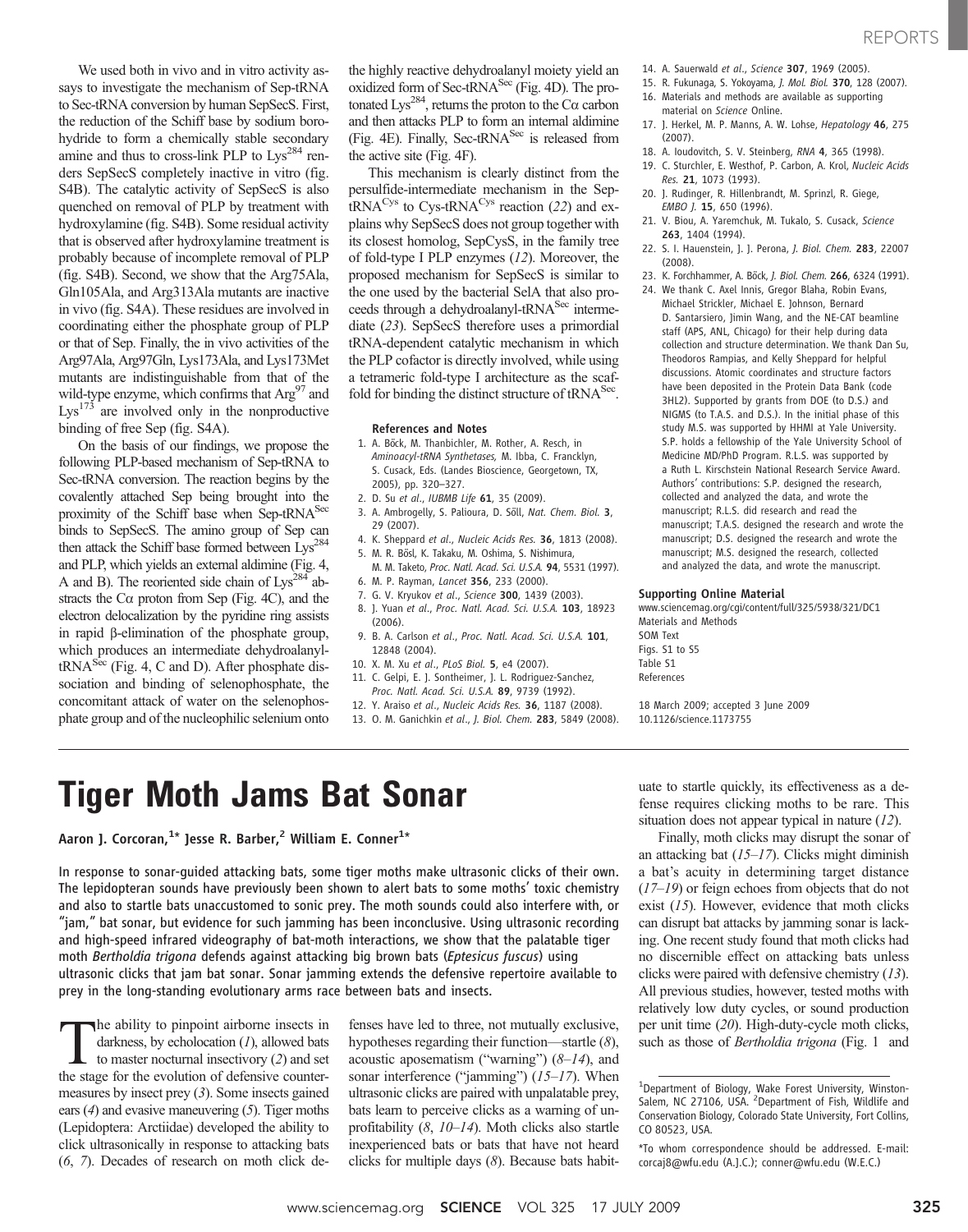table S2), are more likely to jam bats  $(17, 18)$ , including the big brown bat (Eptesicus fuscus), which co-occurs with *B. trigona* in much of Central America and northward to Colorado, USA.

To determine whether the clicks of B. trigona startle, warn, or jam bats, we pitted E. fuscus against B. trigona in a flight room equipped with high-speed infrared video cameras and an ultrasonic microphone (21). The pattern of a naïve bat's success in catching clicking moths, when measured over several days, should differ for each of the three proposed moth click functions (Fig. 2A) (13). For a warning sound, bats initially capture and drop distasteful moths, then learn to abort attacks on hearing clicks (8, 13, 22). Alternatively, a bat could be initially startled by the clicks but would quickly habituate to the sounds  $(8, 23)$ . A jamming defense, however, would immediately deter attacking bats, and the effect of the defense would persist with time (Fig. 2A).

We trained three naïve juvenile  $E$ . fuscus (bats J1, J2, and J3) and one adult  $E$ . fuscus (bat A1) to capture tethered moths in a sound-attenuated flight room. Naïve bats allow us to control prior experience, whereas an adult bat's prior experience catching insects may allow it to better overcome moth defense. On each of nine consecutive nights, 16 tethered moths—4 B. trigona; 4 silent, palatable, size-matched noctuid novelty controls; and 8 silent, palatable wax moths (female Galleria mellonella, used in pre-experiment bat training)—were presented to each bat individually in a random order. Bats were allowed up to 1 min or five approaches for each moth. We presented unaltered *B. trigona* to the bats on nights one through seven and *B. trigona* lacking the ability to click (from tymbal abla-



(C) spectrogram showing a simulated E. fuscus echo, reflected off of B. trigona at 1 m (left), and two overlapping B. trigona click modulation cycles (right). Echo and clicks are presented at average estimated intensities at the bat's location 1.0 m from the moth (21).

tion) on nights eight and nine. Seventy-eight percent of the B. trigona (87 of 112) responded acoustically to bat sonar. The few intact B. trigona that did not produce sound in response to bat attack were excluded from the analysis. We used contact with the moths as our measure of attack success. Palatability of B. trigona to each bat was taken as the proportion of captured moths eaten rather than dropped. We conducted feeding trials with silenced moths and four additional stationary bats to further assess the palatability of B. trigona. Finally, we analyzed echolocation recordings to measure bat behavioral response to moth clicks (21).

In stationary feeding trials with silenced moths, three bats regularly ate *B. trigona* (J4, 92%,  $n =$ 12; J5, 92%,  $n = 12$ ; J6, 83%,  $n = 6$ ), and one did not (J7,  $0\%$ ;  $n = 8$ ). Similarly, of the bats capturing moths in flight, three regularly ate B. trigona  $($ J $1, 94\%$ ,  $n = 16$ ; J $2, 50\%$ ,  $n = 14$ ; A $1, 89\%$ ,  $n =$ 18), and one did not  $(3, 0\%, n = 12)$ . The observed differences between individuals may reflect a greater reluctance of some individuals to incorporate new items into their diet, as has been reported for some birds (24). B. trigona appears palatable; the six bats ate the moths with no detectable ill effects. Because warning and jamming are not mutually exclusive defense functions (25), our ability to detect a jamming effect is diminished for the bat that rejected *B. trigona*—any moth avoidance could be caused by jamming, warning, or both. Thus, to unambiguously test the hypothesis of sonar jamming, we focus our analysis on the three bats that ate  $B$ . trigona in flight  $(J1)$ , J2, and A1).

Each of the three bats contacted control moths over 400% more often than clicking *B. trigona* (Table 1 and movie S1). In contrast, bats contacted 100% of B. trigona when the moths' tymbals

Fig. 2. Predicted and observed success rates for E. fuscus attacking moths using various defensive strategies. (A) Predicted bat attack success over successive nights for three proposed moth click functions: startle, aposematism, and jamming. (B) Observed bat attack success rates for three E. fuscus (11, circles; 12, triangles; A1, squares) on *B. trigona* (closed symbols) and noctuid controls (open symbols). The solid line shows mean values for attacks on B. trigona. (C) Success rates of bats attacking intact (soundproducing) and silenced *B. trigona*. Means  $\pm$  SEM. Some values were offset slightly for display.